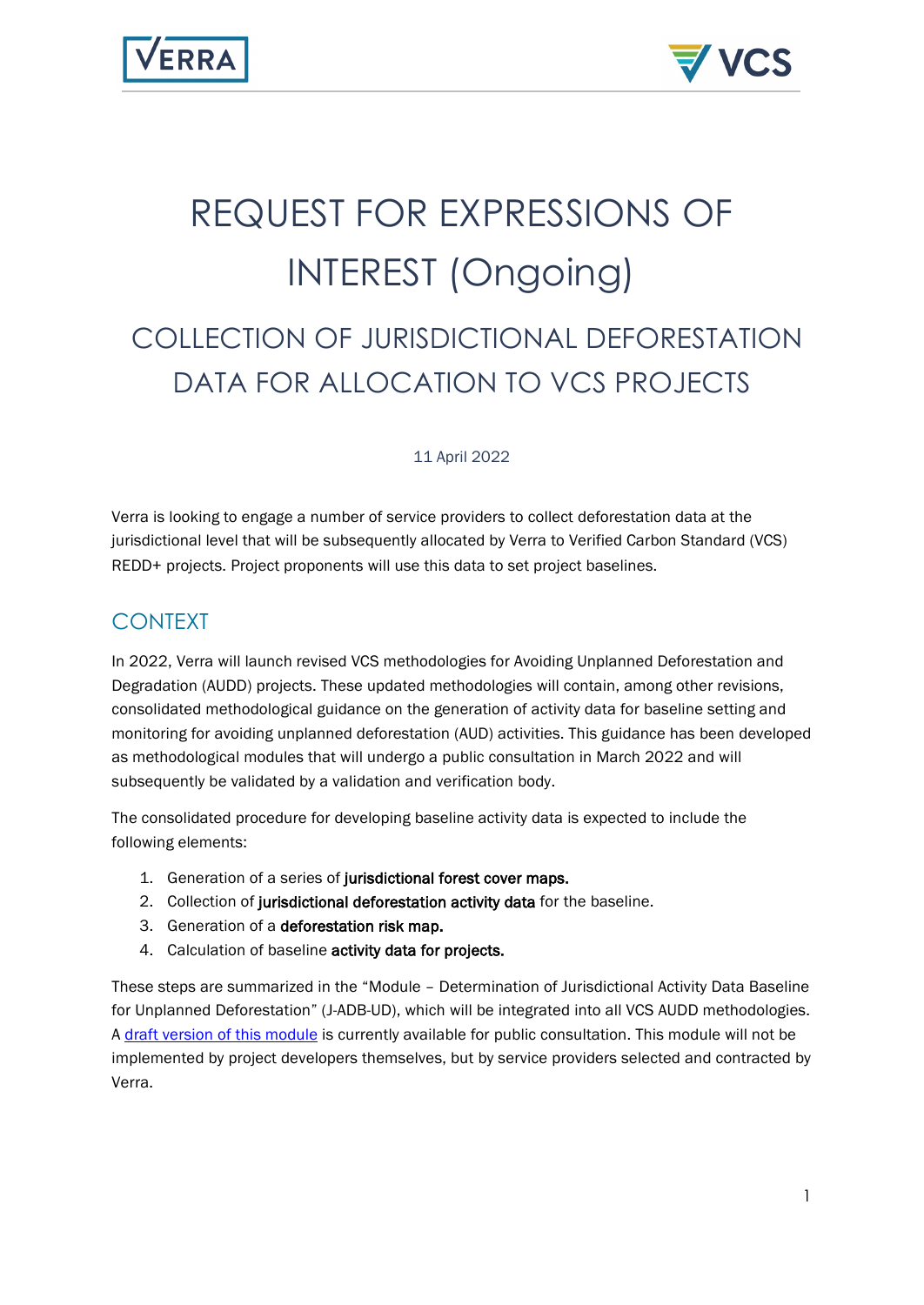



Implementing the J-ADB-UD module will require generating forest cover maps and collecting deforestation data (steps 1-2, above). This data collection would need to be undertaken separately for each jurisdiction where a project using the revised methodologies will be located. Verra expects to require such service periodically (i.e., every six years) for several jurisdictions over the coming years. To facilitate contracting, Verra will maintain a roster of qualified firms that are interested and able to provide these services to Verra.

Qualified firms are invited to express interest in being considered as service providers for collecting deforestation data for allocation to VCS projects. Firms that are found to meet Verra's selection requirements will be included in the roster of qualified service providers and may be considered for specific assignments.

#### **ACTIVITIES**

The specific assignments that firms will be contracted for will be guided by (the validated version of) Verra's methodological module J-ADB-UD. Although not yet validated, the current draft version of [the J-ADB-UD module,](https://verra.org/wp-content/uploads/2022/03/J-ADB-UD-Jurisdictional-Activity-Data-Baseline-for-Unplanned-Deforestation-v1.0.pdf) particularly section 5.5.1 and step 1 of section 5.5.3, offers a good idea of the activities to be carried out and the products to be delivered by the Service Provider. The work results in the delivery of a J-ADB-UD Description Report.

A detailed description of the scope of work will be drawn up for each specific assignment. It will then describe the activities to be undertaken, the deliverables and the timeframe. In general terms, it will include the following activities:

- Review Verra guidance.
- Map forest cover and its changes for the jurisdiction.
- Evaluate the accuracy of project-scale maps.
- Carry out jurisdictional area sampling.
- Produce the J-ADB-UD Description Report for the purpose of Verra-contracted validation.
- Interact with auditors during data validation.
- Revise and adjust data produced as required to meet the required standard and ensure completion of the validation process.

# CONTRACTING ARRANGEMENTS

Where Verra requires the collection of jurisdictional deforestation data for allocation to VCS projects, proposals will be requested from one or several firms from the roster of qualified firms. Verra will select a firm for each jurisdiction based on demonstrated experience, local team/network, ability to perform the work in the desired timeframe, price, and absence of real or perceived conflict of interest. The selected firm will be awarded a contract for the provision of services with lump-sum payments against deliverables.